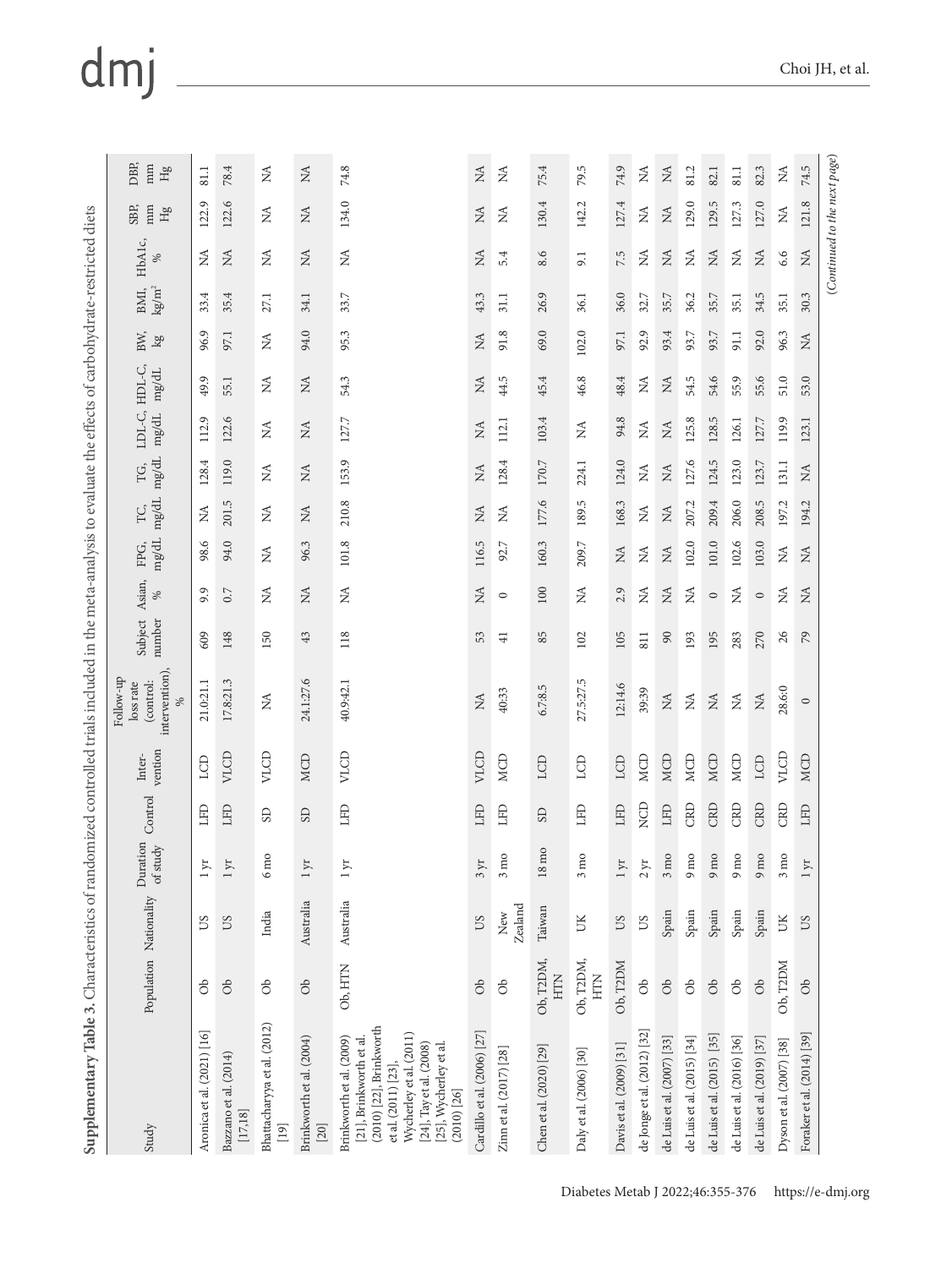| l<br>l<br>i<br>ו<br>ו<br>ł<br>l<br>I          |
|-----------------------------------------------|
| ì<br>I                                        |
| i<br>1、大地名 1、大地<br>:<br>;<br>;<br>I<br>j<br>ζ |

| DBP,<br>mm<br>$\rm Hg$<br>mm<br>SBP,<br>ЯH            | ₹<br>≸                              | 95.0<br>124.5             | 76.0<br>121.8             | 86.0<br>127.0             | 75.0<br>116.0              | $\lesssim$<br>$\lesssim$ | 79.5<br>138.0                            | 76.5<br>135.5                                                     | ≸<br>≸                               | 79.4<br>139.9              | ₹<br>₹                    | 76.0<br>125.1                  | 75.0<br>122.0            | NA<br>$\tilde{\mathbf{X}}$ | 81.8<br>124.6              | 81.5<br>129.8               | 76.6<br>105.0          | 86.0<br>132.7          | 77.8<br>123.1               | 82.0<br>140.0             | ≸<br>Ź                                | $\lesssim$<br>$\lesssim$ | 76.6<br>119.9           |
|-------------------------------------------------------|-------------------------------------|---------------------------|---------------------------|---------------------------|----------------------------|--------------------------|------------------------------------------|-------------------------------------------------------------------|--------------------------------------|----------------------------|---------------------------|--------------------------------|--------------------------|----------------------------|----------------------------|-----------------------------|------------------------|------------------------|-----------------------------|---------------------------|---------------------------------------|--------------------------|-------------------------|
| HbA1c,<br>%                                           | Ź                                   | MA                        | Ź                         | 5.6                       | Ź                          | 6.9                      | 8.9                                      | 7.3                                                               | ≸                                    | 7.7                        | ₹                         | 5.3                            | $\mathbb{E}$             | 7.0                        | $\tilde{\mathbf{z}}$       | 7.8                         | $\overline{7.1}$       | Z                      | ₹                           | 7.7                       | Ź                                     | 6.0                      | 5.7                     |
| $\mathrm{kg} \mathrm{m}^2$<br>BMI,                    | ≸                                   | 36.1                      | 34.1                      | 33.7                      | 32.0                       | 33.1                     | 33.2                                     | 32.7                                                              | 33.0                                 | 37.5                       | 32.3                      | 31.1                           |                          | 24.8                       | 33.8                       | Ź                           | 21.4                   | 26.7                   | 32.2                        | 35.4                      | 32.8                                  | 31.4                     | 36.5                    |
| BW,<br>lgo                                            | ≸                                   | 103.4                     | 98.5                      | 99.6                      | 85.0                       | 90.5                     | 92.0                                     | 95.2                                                              | 92.6                                 | 116.9                      | 90.9                      | 84.5                           | 32.9                     | 62.8                       | 90.3                       | 95.0                        | 58.5                   | 65.9                   | 91.7                        | 101.0                     | Ź                                     | 85.3                     | 99.9                    |
| $\rm mg/dL$                                           | 37.3                                | 45.8                      | 48.0                      | 57.2                      | 52.0                       | 53.0                     | 44.0                                     | 42.6                                                              | 53.4                                 | 40.7                       | ≸                         | 50.3                           | 94.2<br>1.3              | 60.5                       | 52.8                       | 46.2                        | 56.7                   | 51.8                   | 50.5                        | 45.2                      | 49.5                                  | 47.4                     | 51.6                    |
| LDL-C, HDL-C,                                         |                                     |                           |                           |                           |                            |                          |                                          | 97.7                                                              |                                      |                            |                           |                                | 3.7                      |                            |                            |                             | 79.9                   |                        |                             |                           |                                       |                          |                         |
| $mg/dL$                                               | 129.2                               | 122.1                     | 124.9                     | 137.3                     | 110.0                      | 106.3                    | Z                                        |                                                                   | 117.6                                | 107.7                      | ÁN                        | 174.0                          |                          | 114.4                      | 120.2                      | 95.1                        |                        | 130.3                  | 167.0                       | $\lesssim$                | 149.3                                 | 100.2                    | 109.4                   |
| $\rm mg/dL$<br>ŗG,                                    | 199.0                               | 118.7                     | 127.1                     | 119.6                     | 121.0                      | 155.2                    | 200.5                                    | 155.3                                                             | 103.6                                | 161.1                      | ₹                         | 194.9                          | 1.6                      | 140.3                      | 136.3                      | 210.8                       | 116.9                  | 133.8                  | 135.0                       | 172.7                     | 145.4                                 | 156.5                    | 106.5                   |
| $\rm mg/dL$<br>TC,                                    | 206.0                               | 190.5                     | 197.3                     | 213.5                     | $\lesssim$                 | 190.8                    | 197.0                                    | 168.7                                                             | 87.8                                 | 180.4                      | ÁN                        | 263.0                          | 5.5                      | $\tilde{M}$                | 199.6                      | 182.5                       | 153.9                  | 197.2                  | 229.0                       | 166.7                     | 227.4                                 | 178.9                    | 182.3                   |
| $\rm mg/dL$<br>FPG,                                   | Ź                                   | Z                         | É                         | 1.0                       | 94.0                       | 139.8                    | 188.5                                    | $\lesssim$                                                        | 94.5                                 | 151.4                      | Ź                         | 88.2                           | 106.2                    | $\lesssim$                 | 99.8                       | $\lesssim$                  | 150.6                  | 109.4                  | 105.5                       | 168.8                     | 95.9                                  | 108.5                    | 84.0                    |
| Asian,<br>%                                           | Ź                                   | $\overline{\vee}$         | $\circ$                   | $\circ$                   | $10.0$                     | $\tilde{\mathbf{z}}$     | É                                        | Z                                                                 | Z                                    | 0.0                        | ₹                         | 4.5                            | É                        | 100                        | $\tilde{z}$                | $\mathbb{X}$                | 100                    | 100                    | $\circ$                     | $\circ$                   | $\tilde{\mathbf{z}}$                  | 100                      | $\tilde{z}$             |
| number<br>Subject                                     | $\overline{40}$                     | 307                       | 63                        | 200                       | 311                        | 89                       | 52                                       | 61                                                                | 102                                  | 144                        | $\overline{16}$           | 39                             | 25                       | 48                         | 221                        | 99                          | 122                    | $50\,$                 | $\overline{40}$             | 33                        | $\mathcal{L}$                         | $\overline{17}$          | 55                      |
| intervention),<br>Follow-up<br>(control:<br>loss rate | $\circ$                             | 32:42                     | 39:43                     | 20:15                     | 2.6:22.8:11.7              | 18.2:11.1                | 38.5:46.2                                | 10:13                                                             | 40:35                                | 43:60                      | $\frac{111}{111}$         | 32:50                          | É                        | 4.3:4                      | Z                          | 2.2.9.4                     | 16.3:16.3              | 4:4                    | 20:25                       | 8.3:0                     | $\circ$                               | $\circ$                  | 37.9:42.3               |
| vention<br>Inter-                                     | LCD                                 | LCD                       | VLCD                      | MCD                       | VLCD<br>MCD/               | VLCD                     | VLCD                                     | LCD                                                               | LCD                                  | VLCD                       | VLCD                      | MCD                            | LCD                      | <b>MCD</b>                 | LCD                        | MCD                         | MCD                    | LCD                    | LCD                         | LCD                       | VLCD                                  | LCD                      | VLCD                    |
| Control                                               | EE                                  | CRD                       | CRD                       | LFD                       | <b>NCD</b>                 | CRD                      | CRD                                      | LFD                                                               | <b>CHT</b>                           | <b>CETT</b>                | $_{\rm{3D}}$              | NCD                            | CRD                      | CRD                        | GS                         | NCD                         | GS                     | LFD                    | CRD                         | GS                        | VLFD                                  | CRD                      | EED                     |
| ration<br>of study<br>Dur                             | mo<br>3                             | Σr.<br>$\mathcal{L}$      | $\overline{\mu}$          | $\lambda\rm L$            | $\upmu$                    | mo<br>4                  | $\mathbb{R}$<br>$\overline{\phantom{0}}$ | X<br>$\mathcal{L}$                                                | mo<br>$\circ$                        | $\lambda$<br>$\mathcal{L}$ | $10\,\rm wk$              | mo<br>$\overline{\phantom{a}}$ | $\overline{Y}$           | mo<br>3                    | $10 \,\rm wk$              | $\lambda$<br>$\overline{a}$ | mo<br>$\mathfrak{S}$   | mo<br>$\mathfrak{S}$   | $10$ wk                     | mo<br>$\mathfrak{S}$      | mo<br>15                              | mo<br>3                  | mo<br>$\mathfrak{c}$    |
|                                                       | SU                                  | SQ                        | <b>CO</b>                 | Germany                   | $\rm \,50$                 | Spain                    | Israel                                   | Sweden                                                            | Germany                              | SQ                         | Norway                    | Canada                         | Australia                | Japan                      | <b>CO</b>                  | Australia                   | China                  | China                  | Canada                      | UK                        | Australia                             | Bahrain                  | <b>CO</b>               |
| Population Nationality                                | $\delta$                            | $\delta$                  | $\delta$                  | $\delta$                  | $\delta$                   | Ob, T2DM                 |                                          | Ob, T2DM                                                          | db                                   | Ob, T2DM,<br><b>HTN</b>    | ර්                        | $\infty$                       | $\partial$               | T2DM                       | $\delta$                   | Ob, T2DM                    | T2DM                   | $\delta$               | $\delta$                    | Ob, T2DM                  | ð                                     | Ob, T2DM                 | $\delta$                |
| Study                                                 | Forsythe et al. (2008)<br>$[40,41]$ | Foster et al. (2010) [42] | Foster et al. (2003) [43] | Frisch et al. (2009) [44] | Gardner et al. (2007) [45] | Goday et al. (2016) [46] | Goldstein et al. (2011) [47] Ob, T2DM    | Guldbrand et al. (2012)<br>[48], Jonasson et al.<br>$(2014)$ [49] | Haufe et al. (2011,2012)<br>[50, 51] | Iqbal et al. (2010) [52]   | Jabekk et al. (2010) [53] | Jenkins et al. (2014) [54]     | Keogh et al. (2007) [55] | Kimura et al. (2018) [56]  | Kreider et al. (2011) [57] | Larsen et al. (2011) [58]   | Liu et al. (2018) [59] | Liu et al. (2013) [60] | Meckling et al. (2004) [61] | Morris et al. (2020) [62] | Noakes et al. (2006,2010)<br>[63, 64] | Perna et al. (2019) [65] | Ruth et al. (2013) [66] |

(*Continued to the next page*)

 $\left( {Continued\ to\ the\ next\ page} \right)$